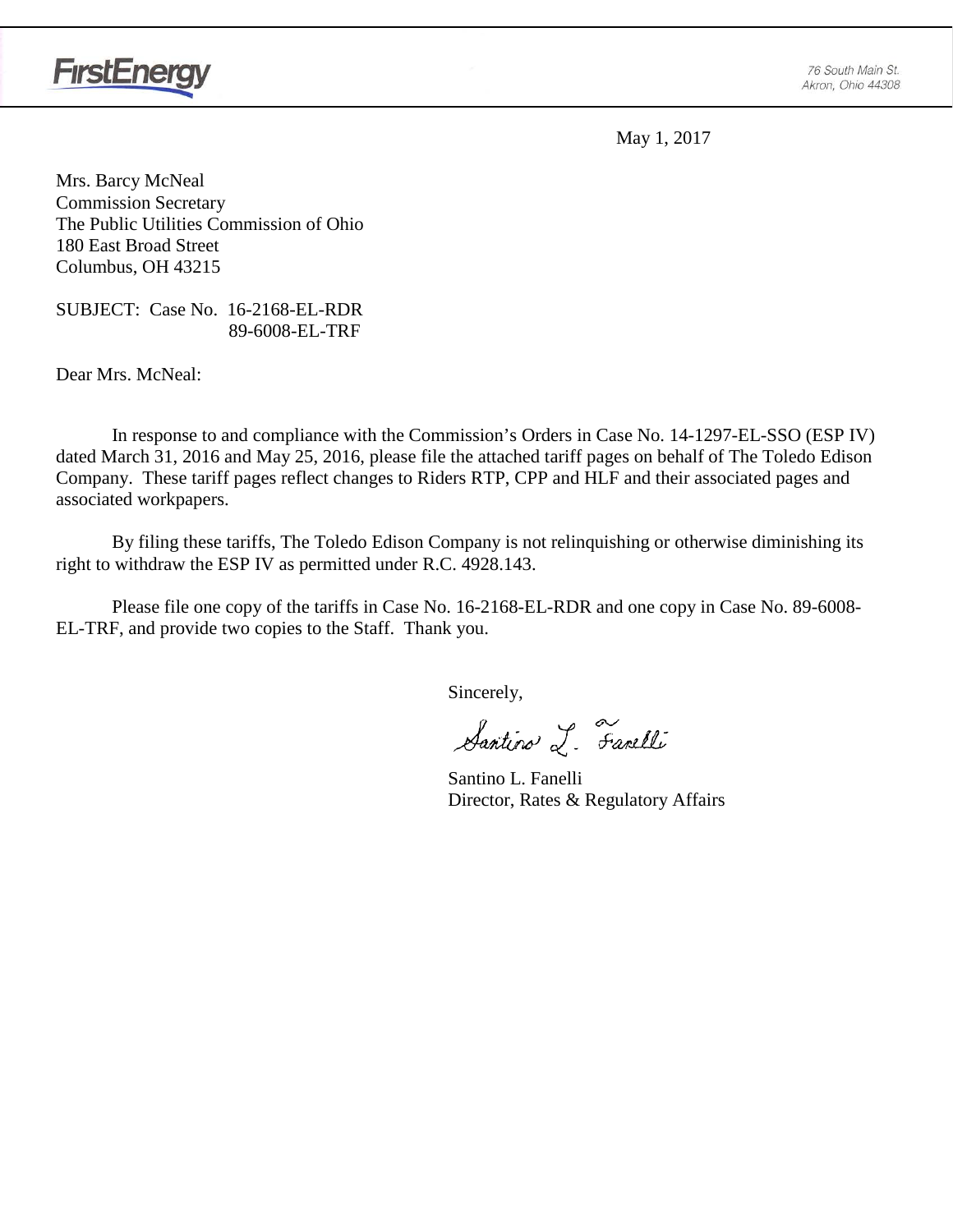| Calculation of Summer Midday Peak Pricing Under Rider CPP* |  |  |
|------------------------------------------------------------|--|--|
|                                                            |  |  |

|     | (A)                | ΈB,               | (C)        |                   | Έ)      |
|-----|--------------------|-------------------|------------|-------------------|---------|
|     | Rate GS            | <b>TOD Option</b> |            | <b>Rider CPP</b>  |         |
|     |                    |                   | CPP Days   | <b>Other Days</b> | Total   |
| (1) | Days               | 65                | 10         | 55                | 65      |
| (2) | Hours / Day        | 6                 | 6          |                   |         |
| (3) | <b>Total Hours</b> | 390               | 60         | 330               | 390     |
| (4) | Price (\$ / kWh)   | \$0.082905        | \$0.247833 | \$0.052903        |         |
| (5) | Revenue            | \$32.33           | \$14.87    | \$17.46           | \$32.33 |

NOTES

(1) Estimated number of Midday Peak days in a summer. Column C assumes the maximum number of days with Critical Peak Pricing Hours in a given summer.

- (2) Number of Midday Peak hours each day
- (3) Calculation: Line 1 x Line 2
- (4) Column B Summer Midday Peak price for the GS Time-of-Day Option under Rider GEN. Column C - Calculation: Line 5 / Line 3. Column D - Summer Shoulder Peak price for the GS Time-of-Day Option under Rider GEN.
- (5) Column B Calculation: Line 3 x Line 4 Column C - Calculation: Column B - Column D. Column D - Calculation: Line 3 x Line 4
	- Revenue calculations assume constant 1 kWh consumption during all hours.
	- \* The capacity pricing under Rider CPP is the same as Rider GEN, therefore the above workpaper only includes the energy charges of Rider CPP.
	- \*\* Customers taking service under the experimental critical peak pricing rider will pay the shoulder peak price from the Time of Day Option under Rider GEN during summer midday peak hours, excluding Critical Peak Pricing Hours in which case these customers will pay the Midday-Peak CPP charge.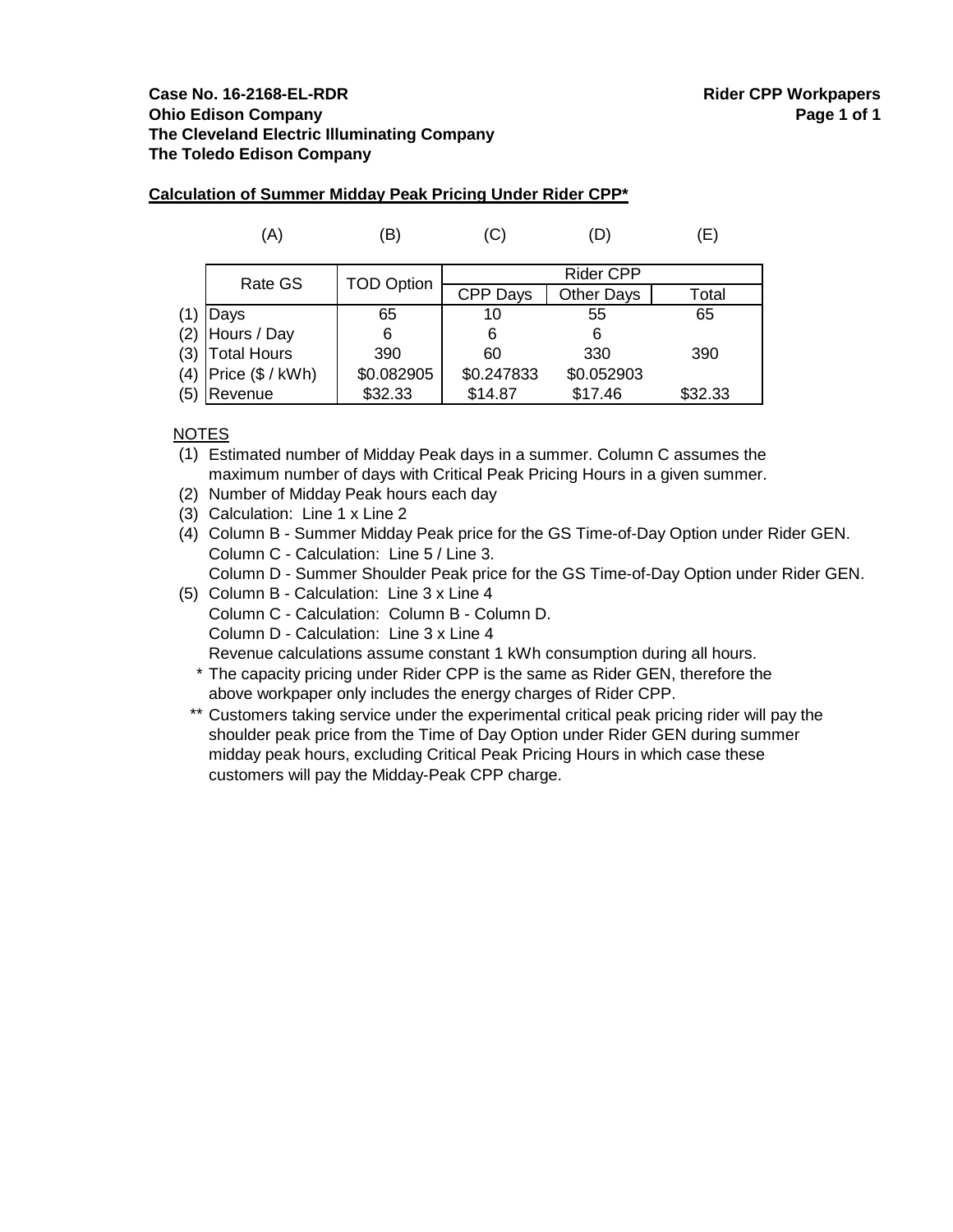#### **Calculation of Fixed Charges Under Rider RTP**

#### **I. Calculation of Weighted Average Forecasted LMP**

| 'A) | (B)              | C)       | 'D                     | ίE. |                           |
|-----|------------------|----------|------------------------|-----|---------------------------|
|     | Procurement      | No. of   | <b>Delivery Period</b> |     | Forecasted LMP (\$ / MWH) |
| No. | Date             | Tranches |                        |     |                           |
|     | April 13, 2016   | 17       | June 2016 - May 2018   |     |                           |
| 2   | April 13, 2016   | 17       | June 2016 - May 2019   |     |                           |
| 3   | April 26, 2016   | 17       | June 2016 - May 2018   |     |                           |
| 4   | April 26, 2016   | 17       | June 2016 - May 2019   |     |                           |
| 5   | October 3, 2016  | 16       | June 2017 - May 2018   |     |                           |
| 6   | January 31, 2017 | 16       | June 2017 - May 2018   |     |                           |
|     |                  | 100      |                        |     |                           |

| Weighted Average Forecasted LMP (\$ / MWH) * | \$31.06 | \$31.28 |
|----------------------------------------------|---------|---------|
|                                              |         |         |

#### NOTES

- (A) (D) Procurement schedule for the Blended Competitive Bid Price for the delivery period June 2017- May 2018.
	- (E) Market forward round-the-clock summer LMPs observed at the time of the various solicitations for the delivery period June 2017 - May 2018.
	- (F) Market forward round-the-clock winter LMPs observed at the time of the various solicitations for the delivery period June 2017 - May 2018.
		- \* The Weighted Average Forecasted LMP for a given Delivery Period is equal to the average forecasted round-the-clock seasonal LMPs that were observed at the time of the various solicitations for the portion of the delivery period that the corresponding retail rate will be in effect, weighted by the number of tranches from each applicable procurement.

### **II. Calculation of Fixed Charges**

| (G)      | (H)                 |            |                               |            |            | (M)                    |
|----------|---------------------|------------|-------------------------------|------------|------------|------------------------|
| Rate     | Forecasted LMP (\$/ | / kWh)     | Rider GEN SSO (incl capacity) |            |            | Rider RTP Fixed Charge |
| Schedule | Summer              | Winter     | Summer                        | Winter     | Summer     | Winter                 |
| GS       | \$0.031065          | \$0.031282 | \$0.061507                    | \$0.053178 | \$0.030442 | \$0.021896             |
| GP       | \$0.031065          | \$0.031282 | \$0.057925                    | \$0.049886 | \$0.026860 | \$0.018604             |
| GSU      | \$0.031065          | \$0.031282 | \$0.054439                    | \$0.046626 | \$0.023374 | \$0.015344             |
| GT       | \$0.031065          | \$0.031282 | \$0.052923                    | \$0.045117 | \$0.021858 | \$0.013835             |

NOTES

(H) - (I) Weighted Average Forecasted LMP from Section I above.

- (J) (K) Seasonal Total Energy and Capacity Charges from Rider GEN (\$ / kWh)
	- (L) Calculation: Column J Column H (\$ / kWh)
	- (M) Calculation: Column K Column I (\$ / kWh)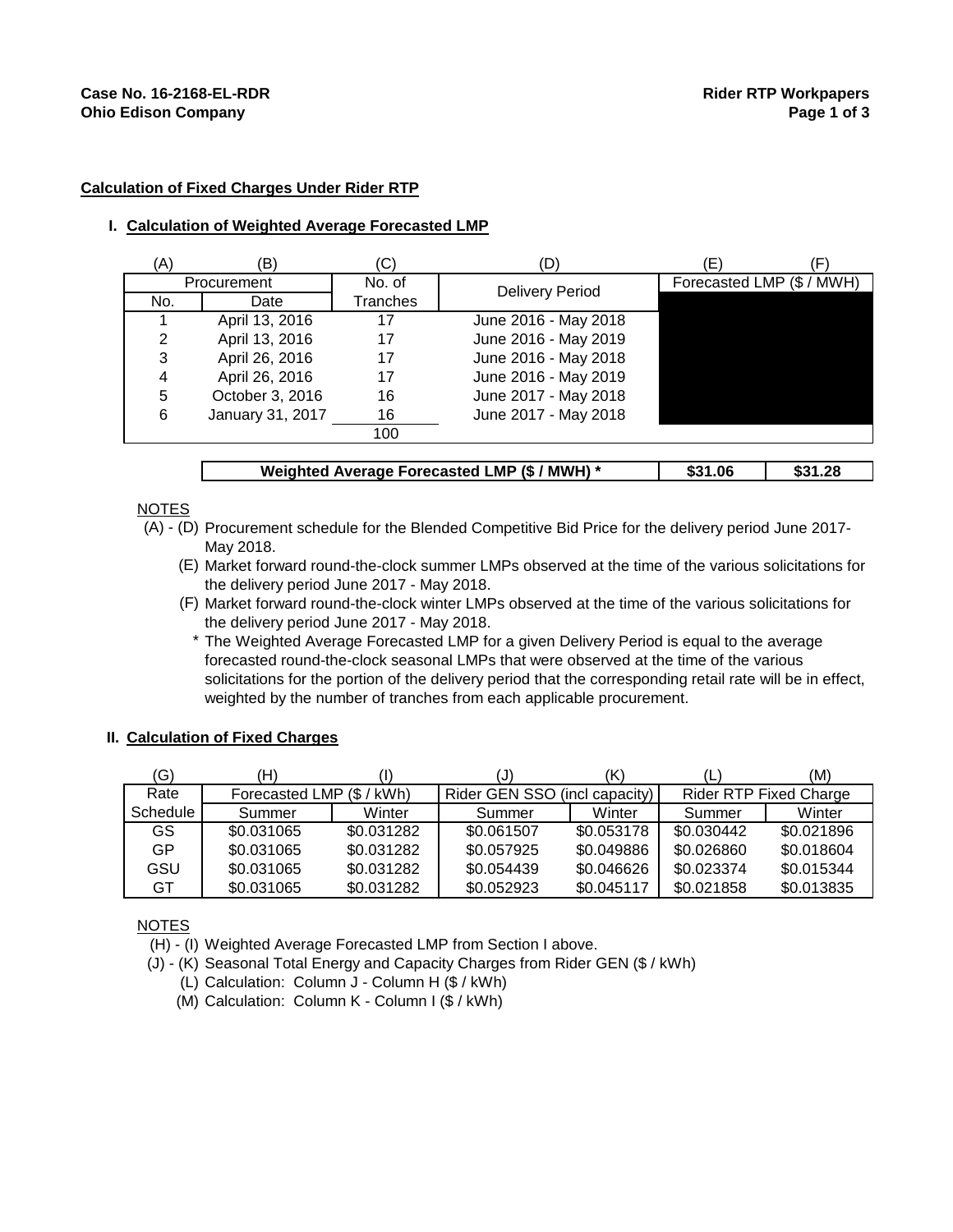# **Calculation of Fixed Charges Under Rider RTP**

#### **I. Calculation of Weighted Average Forecasted LMP**

| (A) | Έ)               | $\left(  C\right)$ | (D)                    | Έ                         |        |
|-----|------------------|--------------------|------------------------|---------------------------|--------|
|     | Procurement      | No. of             | <b>Delivery Period</b> | Forecasted LMP (\$ / MWH) |        |
| No. | Date             | Tranches           |                        | Summer                    | Winter |
|     | April 13, 2016   | 17                 | June 2016 - May 2018   |                           |        |
| 2   | April 13, 2016   | 17                 | June 2016 - May 2019   |                           |        |
| 3   | April 26, 2016   | 17                 | June 2016 - May 2018   |                           |        |
| 4   | April 26, 2016   | 17                 | June 2016 - May 2019   |                           |        |
| 5   | October 3, 2016  | 16                 | June 2017 - May 2018   |                           |        |
| 6   | January 31, 2017 | 16                 | June 2017 - May 2018   |                           |        |
|     |                  | 100                |                        |                           |        |

| Weighted Average Forecasted LMP (\$ / MWH) * | \$31.06 | \$31.28 |
|----------------------------------------------|---------|---------|
|                                              |         |         |

# NOTES

- (A) (D) Procurement schedule for the Blended Competitive Bid Price for the delivery period June 2017- May 2018.
	- (E) Market forward round-the-clock summer LMPs observed at the time of the various solicitations for the delivery period June 2017 - May 2018.
	- (F) Market forward round-the-clock winter LMPs observed at the time of the various solicitations for the delivery period June 2017 - May 2018.
		- \* The Weighted Average Forecasted LMP for a given Delivery Period is equal to the average forecasted round-the-clock seasonal LMPs that were observed at the time of the various solicitations for the portion of the delivery period that the corresponding retail rate will be in effect, weighted by the number of tranches from each applicable procurement.

# **II. Calculation of Fixed Charges**

| (G)      | Ήì             |            |                               | (K)        | (L         | (M)                           |
|----------|----------------|------------|-------------------------------|------------|------------|-------------------------------|
| Rate     | Forecasted LMP | (S / kWh)  | Rider GEN SSO (incl capacity) |            |            | <b>Rider RTP Fixed Charge</b> |
| Schedule | Summer         | Winter     | Summer                        | Winter     | Summer     | Winter                        |
| GS       | \$0.031065     | \$0.031282 | \$0.061156                    | \$0.052827 | \$0.030091 | \$0.021545                    |
| GP       | \$0.031065     | \$0.031282 | \$0.055812                    | \$0.047773 | \$0.024747 | \$0.016491                    |
| GSU      | \$0.031065     | \$0.031282 | \$0.054822                    | \$0.047009 | \$0.023757 | \$0.015727                    |
| GT       | \$0.031065     | \$0.031282 | \$0.051838                    | \$0.044032 | \$0.020773 | \$0.012750                    |

# NOTES

- (H) (I) Weighted Average Forecasted LMP from Section I above.
- (J) (K) Seasonal Total Energy and Capacity Charges from Rider GEN (\$ / kWh)
	- (L) Calculation: Column J Column H (\$ / kWh)
	- (M) Calculation: Column K Column I (\$ / kWh)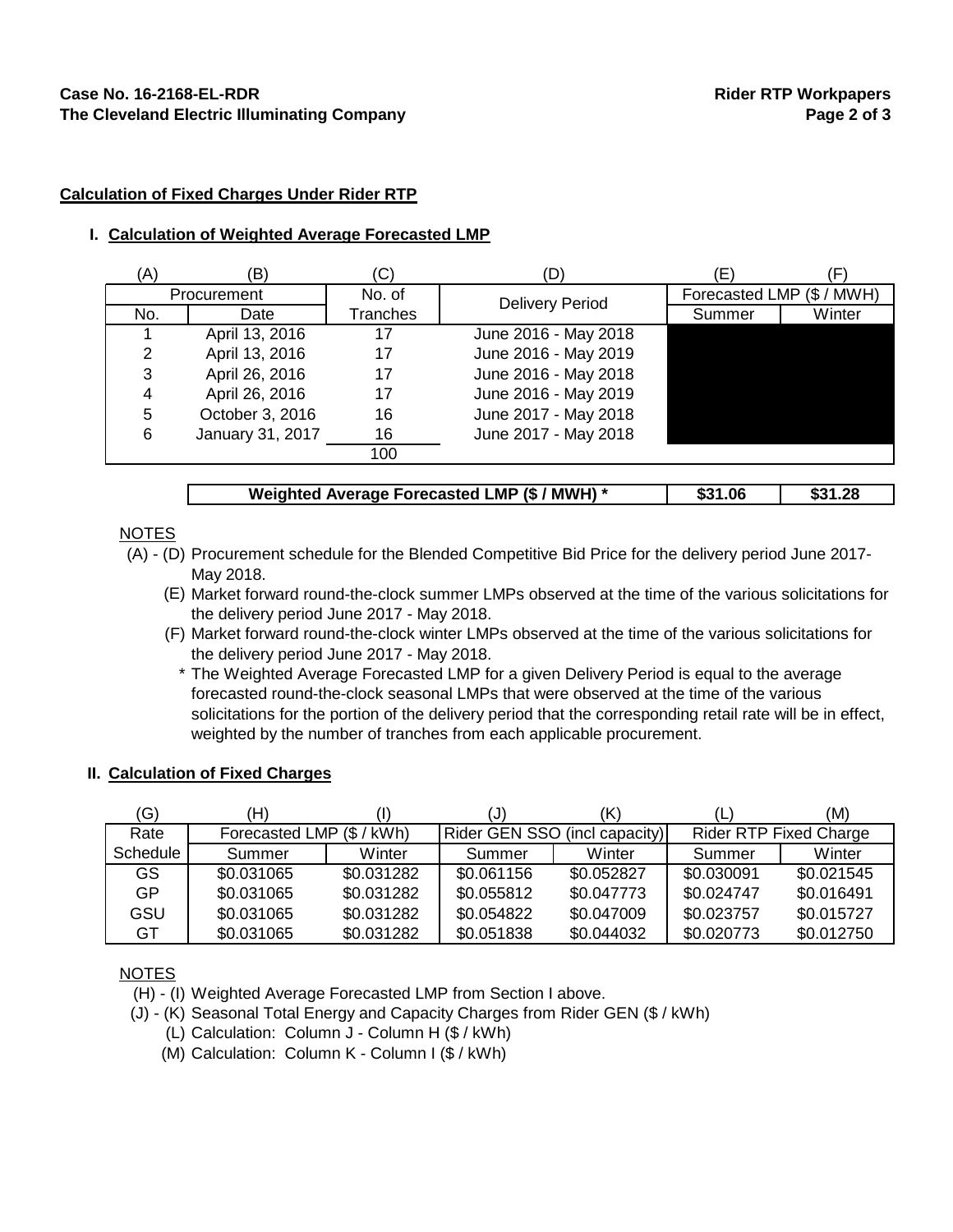### **Calculation of Fixed Charges Under Rider RTP**

#### **I. Calculation of Weighted Average Forecasted LMP**

| (A) | (B)              | (C)      | D)                     | E      |                           |
|-----|------------------|----------|------------------------|--------|---------------------------|
|     | Procurement      | No. of   | <b>Delivery Period</b> |        | Forecasted LMP (\$ / MWH) |
| No. | Date             | Tranches |                        | Summer | Winter                    |
|     | April 13, 2016   | 17       | June 2016 - May 2018   |        |                           |
| 2   | April 13, 2016   | 17       | June 2016 - May 2019   |        |                           |
| 3   | April 26, 2016   | 17       | June 2016 - May 2018   |        |                           |
| 4   | April 26, 2016   | 17       | June 2016 - May 2019   |        |                           |
| 5   | October 3, 2016  | 16       | June 2017 - May 2018   |        |                           |
| 6   | January 31, 2017 | 16       | June 2017 - May 2018   |        |                           |
|     |                  | 100      |                        |        |                           |

| Weighted Average Forecasted LMP (\$ / MWH) * | \$31.06 | \$31.28 |
|----------------------------------------------|---------|---------|
|                                              |         |         |

#### NOTES

- (A) (D) Procurement schedule for the Blended Competitive Bid Price for the delivery period June 2017- May 2018.
	- (E) Market forward round-the-clock summer LMPs observed at the time of the various solicitations for the delivery period June 2017 - May 2018.
	- (F) Market forward round-the-clock winter LMPs observed at the time of the various solicitations for the delivery period June 2017 - May 2018.
		- \* The Weighted Average Forecasted LMP for a given Delivery Period is equal to the average forecasted round-the-clock seasonal LMPs that were observed at the time of the various solicitations for the portion of the delivery period that the corresponding retail rate will be in effect, weighted by the number of tranches from each applicable procurement.

#### **II. Calculation of Fixed Charges**

| (G)        | 'H)                       |            |            | (K)                           |            | (M)                           |
|------------|---------------------------|------------|------------|-------------------------------|------------|-------------------------------|
| Rate       | Forecasted LMP (\$ / kWh) |            |            | Rider GEN SSO (incl capacity) |            | <b>Rider RTP Fixed Charge</b> |
| Schedule I | Summer                    | Winter     | Summer     | Winter                        | Summer     | Winter                        |
| GS         | \$0.031065                | \$0.031282 | \$0.061216 | \$0.052887                    | \$0.030151 | \$0.021605                    |
| GP         | \$0.031065                | \$0.031282 | \$0.057552 | \$0.049513                    | \$0.026487 | \$0.018231                    |
| GSU        | \$0.031065                | \$0.031282 | \$0.052220 | \$0.044407                    | \$0.021155 | \$0.013125                    |
| GT         | \$0.031065                | \$0.031282 | \$0.052988 | \$0.045182                    | \$0.021923 | \$0.013900                    |

#### NOTES

(H) - (I) Weighted Average Forecasted LMP from Section I above.

- (J) (K) Seasonal Total Energy and Capacity Charges from Rider GEN (\$ / kWh)
	- (L) Calculation: Column J Column H (\$ / kWh)
	- (M) Calculation: Column K Column I (\$ / kWh)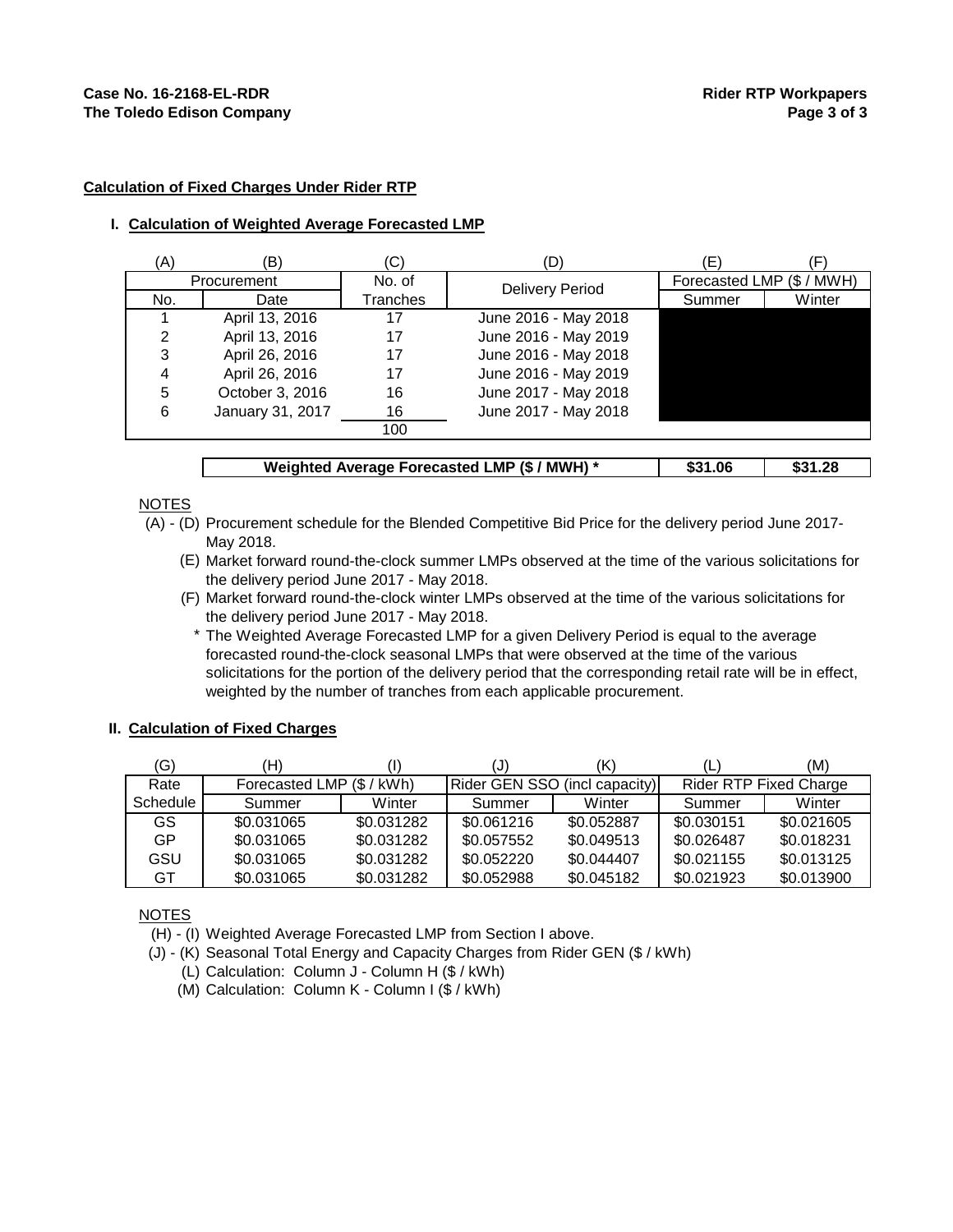#### **RATE CALCULATION FOR RIDER HLF (June 2017 - May 2018)**

| (1)                                     | <b>Capacity Charge Calculation</b>   |                    |               |                                                               |                                                                         |  |
|-----------------------------------------|--------------------------------------|--------------------|---------------|---------------------------------------------------------------|-------------------------------------------------------------------------|--|
| (2)                                     |                                      |                    |               |                                                               |                                                                         |  |
| (3)                                     | Capacity (\$/MW-Day)                 |                    |               | \$150.00                                                      | Source: Case No. 14-1297-EL-SSO                                         |  |
| (4)                                     | Load Factor                          |                    |               |                                                               | Based on wholesale sales <sup>1</sup> and PLC Contribution <sup>2</sup> |  |
| (5)                                     | Annual Capacity (\$/MWH)             |                    |               | \$12.21                                                       | Calculation: Ln 3 x 365 / 8,760 / Ln 4                                  |  |
| (6)                                     |                                      |                    |               |                                                               |                                                                         |  |
| (7)                                     | Summer Midday Peak Hours             |                    |               | 390                                                           | Applicable hours for 2017/2018 delivery year                            |  |
| (8)                                     | Summer Midday Peak Capacity (\$/MWH) |                    |               | \$140.38                                                      | Calculation: Ln 5 x 8,760 / Ln 7 x Ln 4                                 |  |
| (9)                                     |                                      |                    |               |                                                               |                                                                         |  |
| (10)                                    | <b>Rate Schedule</b>                 | <b>Loss Factor</b> | Rate (\$/kWh) |                                                               |                                                                         |  |
| (11)                                    | Rate GS                              | 0.0628             | \$0.150177    | Calculation: Ln 8 / (1 - LF) / (1 - CAT) / 1,000; CAT = 0.26% |                                                                         |  |
| (12)<br>\$0.144964<br>Rate GP<br>0.0291 |                                      |                    |               | Calculation: Ln 8 / (1 - LF) / (1 - CAT) / 1,000; CAT = 0.26% |                                                                         |  |

|      | (13) Energy Charge Calculation |                    |                                                                                                    |                                                                             |
|------|--------------------------------|--------------------|----------------------------------------------------------------------------------------------------|-----------------------------------------------------------------------------|
| (14) |                                |                    |                                                                                                    |                                                                             |
| (15) | Auction Price (\$/MWH)         |                    |                                                                                                    |                                                                             |
| (16) | Total                          | \$50.62            |                                                                                                    | Source: Blended CBP clearing price for 2017/2018 delivery year <sup>3</sup> |
| (17) | Capacity                       | \$12.21            | Source: Line 4                                                                                     |                                                                             |
| (18) | Energy                         | \$38.41            | Calculation: Ln 16 - Ln 17                                                                         |                                                                             |
| (19) |                                |                    |                                                                                                    |                                                                             |
| (20) |                                |                    | <b>Auction Costs</b>                                                                               | <b>Energy Charge</b>                                                        |
|      | <b>Rate Schedule</b>           | <b>Loss Factor</b> | $(\frac{\xi}{kWh})^4$                                                                              | $(S/KWh)*$                                                                  |
| (21) | Rate GS                        | 0.0628             | \$0.000094                                                                                         | \$0.041183                                                                  |
| (22) | Rate GP                        | 0.0291             | \$0.000094                                                                                         | \$0.039757                                                                  |
|      |                                |                    |                                                                                                    |                                                                             |
|      |                                |                    | * Calculation: [(Line 18) / (1 - Loss Factor) / (1 - CAT) / 1,000] + Auction Costs; CAT = $0.26\%$ |                                                                             |

| (23) | <b>Total Rider HLF Charge (\$/kWh)</b>            |            |                   |                                                        |  |  |  |
|------|---------------------------------------------------|------------|-------------------|--------------------------------------------------------|--|--|--|
| (24) |                                                   |            |                   |                                                        |  |  |  |
| (25) | <b>Rate Schedule</b>                              | Summer     | All Other Hours l |                                                        |  |  |  |
|      |                                                   | Midday *   | **                |                                                        |  |  |  |
| (26) | Rate GS                                           | \$0.191360 | \$0.041183        | Line 11 Rate (\$/kWh) + Line 21 Energy Charge (\$/kWh) |  |  |  |
| (27) | Rate GP                                           | \$0.184721 | \$0.039757        | Line 12 Rate (\$/kWh) + Line 22 Energy Charge (\$/kWh) |  |  |  |
|      |                                                   |            |                   |                                                        |  |  |  |
|      | ** Source: Energy Charge from lines (21) and (22) |            |                   |                                                        |  |  |  |

Note(s):

1 Source: 2017/18 Rider GEN Workpapers - Case No. 17-0338-EL-RDR - Pg 6 (Total OH Wholesale kWh Sales / 1,000) 2 Source: 2017/18 Rider GEN Workpapers - Case No. 17-0338-EL-RDR - Pg 4, Ln 13, ((Col D - Col H) x Pg 4, Ln 1 Col K) 3 Source: 2017/18 Rider GEN Workpapers - Case No. 17-0338-EL-RDR - Pg 2, Ln 7 (Blended Competitive Bid Price)

4 Source: 2017/18 Rider GEN Workpapers - Case No. 17-0338-EL-RDR - Pg 8, Ln 11 (\$/kWh (grossed up for CAT))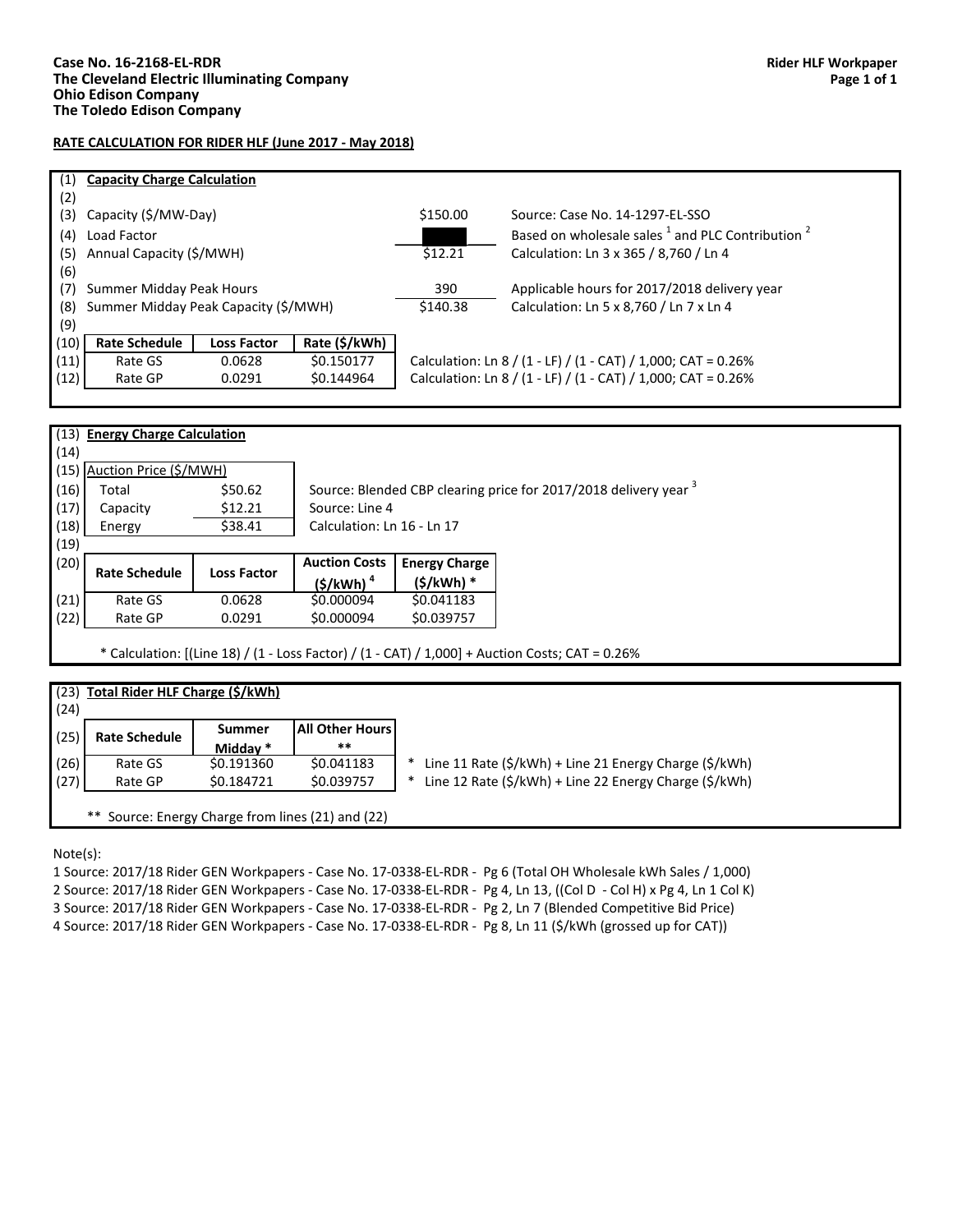# **TABLE OF CONTENTS**

The following rates, rules and regulations for electric service are applicable throughout the Company's service territory except as noted.

|                                                      | <b>Sheet</b>   | <b>Effective</b><br><b>Date</b> |
|------------------------------------------------------|----------------|---------------------------------|
| <b>TABLE OF CONTENTS</b>                             | 1              | 06-01-17                        |
| <b>DEFINITION OF TERRITORY</b>                       | 3              | 01-23-09                        |
| <b>ELECTRIC SERVICE REGULATIONS</b>                  | $\overline{4}$ | 06-01-16                        |
| <b>ELECTRIC SERVICE SCHEDULES</b>                    |                |                                 |
| Residential Service (Rate "RS")                      | 10             | 01-23-09                        |
| General Service - Secondary (Rate "GS")              | 20             | $01 - 23 - 09$                  |
| General Service - Primary (Rate "GP")                | 21             | 01-23-09                        |
| General Service - Subtransmission (Rate "GSU")       | 22             | 01-23-09                        |
| General Service - Transmission (Rate "GT")           | 23             | 01-23-09                        |
| <b>Street Lighting Provisions</b>                    | 30             | 01-23-09                        |
| Street Lighting (Rate "STL")                         | 31             | 06-01-09                        |
| Traffic Lighting (Rate "TRF")                        | 32             | 01-23-09                        |
| Private Outdoor Lighting (Rate "POL")                | 33             | 06-01-09                        |
| Experimental Company Owned LED Lighting Program      | 34             | 06-01-16                        |
| <b>MISCELLANEOUS CHARGES</b>                         | 75             | 07-05-12                        |
| <b>OTHER SERVICE</b>                                 |                |                                 |
| <b>Partial Service</b>                               | 52             | $01 - 01 - 06$                  |
| Residential Renewable Energy Credit Purchase Program | 60             | 10-01-09                        |
| <b>Cogeneration and Small Power Producer</b>         | 70             | $01 - 01 - 03$                  |
| <b>Interconnection Tariff</b>                        | 76             | 05-06-16                        |

Filed pursuant to Orders dated August 25, 2010, July 18, 2012 and March 31, 2016, in Case Nos. 10-388-EL-SSO, 12-1230-EL-SSO and 14-1297-EL-SSO, respectively, and Case No. 16-2168-EL-RDR before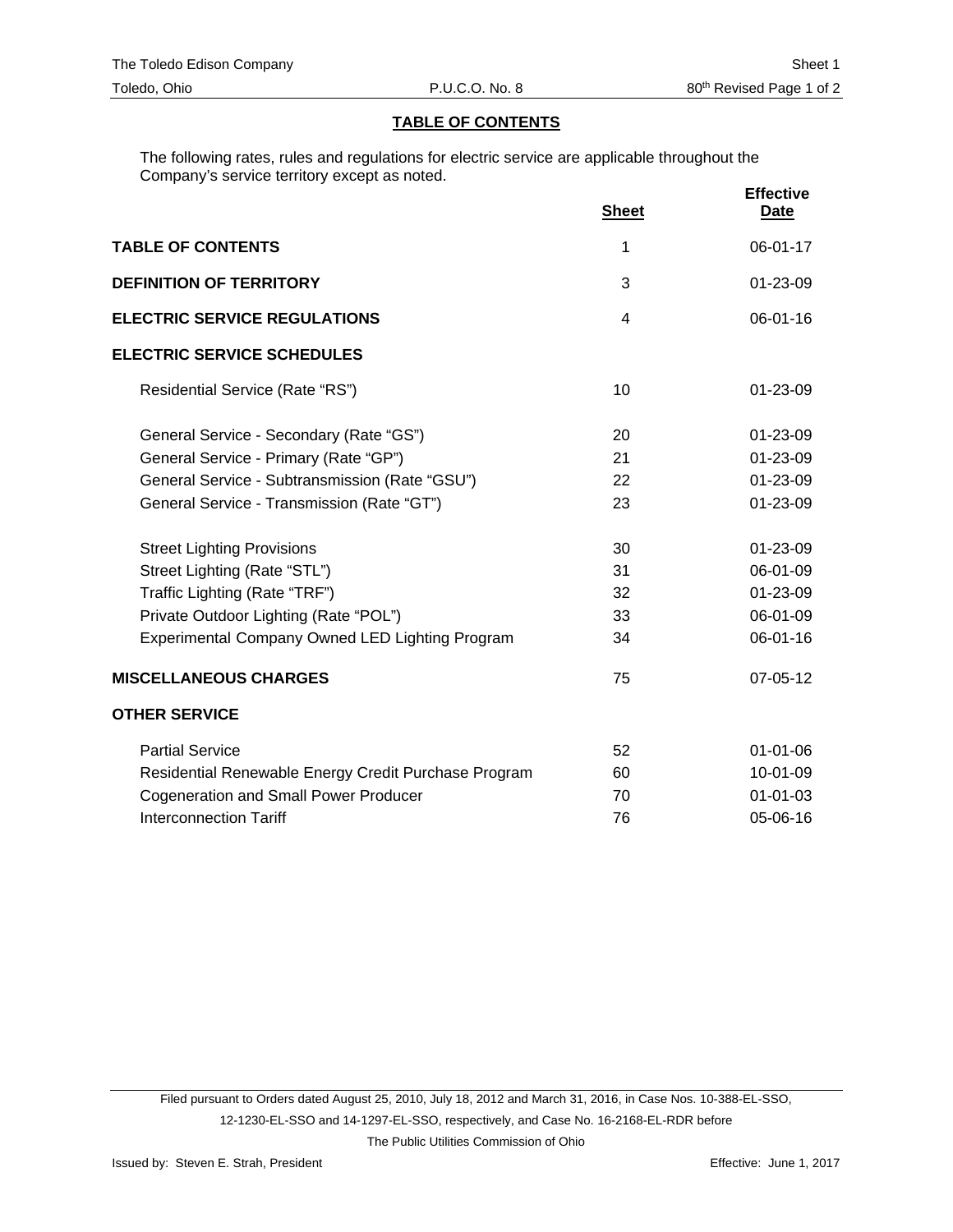### **TABLE OF CONTENTS**

|                                                        |              | <b>Effective</b> |
|--------------------------------------------------------|--------------|------------------|
| <b>RIDERS</b>                                          | <b>Sheet</b> | Date             |
| Summary                                                | 80           | $01 - 01 - 17$   |
| <b>Residential Distribution Credit</b>                 | 81           | $05 - 21 - 10$   |
| <b>Transmission and Ancillary Services</b>             | 83           | 09-10-10         |
| <b>Alternative Energy Resource</b>                     | 84           | 04-01-17         |
| <b>School Distribution Credit</b>                      | 85           | 06-01-09         |
| <b>Business Distribution Credit</b>                    | 86           | 01-23-09         |
| <b>Hospital Net Energy Metering</b>                    | 87           | 10-27-09         |
| Economic Development (4a)                              | 88           | 01-23-09         |
| <b>Universal Service</b>                               | 90           | $01 - 01 - 17$   |
| State kWh Tax                                          | 92           | 01-23-09         |
| <b>Net Energy Metering</b>                             | 93           | 10-27-09         |
| Delta Revenue Recovery                                 | 96           | 04-01-17         |
| Demand Side Management                                 | 97           | $01 - 01 - 16$   |
| Reasonable Arrangement                                 | 98           | 06-01-09         |
| <b>Distribution Uncollectible</b>                      | 99           | 04-01-17         |
| Economic Load Response Program                         | 101          | 06-01-16         |
| <b>Generation Cost Reconciliation</b>                  | 103          | 04-01-17         |
| Fuel                                                   | 105          | 12-14-09         |
| Advanced Metering Infrastructure / Modern Grid         | 106          | 04-01-17         |
| Line Extension Cost Recovery                           | 107          | $01 - 01 - 15$   |
| <b>Delivery Service Improvement</b>                    | 108          | $01 - 01 - 12$   |
| <b>PIPP Uncollectible</b>                              | 109          | 04-01-17         |
| Non-Distribution Uncollectible                         | 110          | 04-01-17         |
| <b>Experimental Real Time Pricing</b>                  | 111          | 06-01-17         |
| <b>Experimental Critical Peak Pricing</b>              | 113          | 06-01-17         |
| <b>Generation Service</b>                              | 114          | 06-01-17         |
| Demand Side Management and Energy Efficiency           | 115          | $01 - 01 - 17$   |
| <b>Economic Development</b>                            | 116          | 06-01-17         |
| <b>Deferred Generation Cost Recovery</b>               | 117          | 06-01-09         |
| Deferred Fuel Cost Recovery                            | 118          | 06-21-13         |
| Non-Market-Based Services                              | 119          | 03-01-17         |
| <b>Residential Deferred Distribution Cost Recovery</b> | 120          | $01 - 01 - 12$   |
| Non-Residential Deferred Distribution Cost Recovery    | 121          | $01 - 01 - 12$   |
| <b>Residential Electric Heating Recovery</b>           | 122          | $01 - 01 - 17$   |
| <b>Residential Generation Credit</b>                   | 123          | $10-31-16$       |
| <b>Delivery Capital Recovery</b>                       | 124          | 03-01-17         |
| Phase-In Recovery                                      | 125          | $01 - 01 - 17$   |
| <b>Government Directives Recovery</b>                  | 126          | 06-01-16         |
| Automated Meter Opt Out                                | 128          | $01 - 01 - 15$   |
| <b>Ohio Renewable Resources</b>                        | 129          | 06-01-16         |
| Commercial High Load Factor Experimental TOU           | 130          | 06-01-17         |
| <b>Distribution Modernization</b>                      |              |                  |
|                                                        | 132          | $01 - 01 - 17$   |

Filed pursuant to Orders dated August 25, 2010, July 18, 2012 and March 31, 2016, in Case Nos. 10-388-EL-SSO, 12-1230-EL-SSO and 14-1297-EL-SSO, respectively, and Case No. 16-2168-EL-RDR before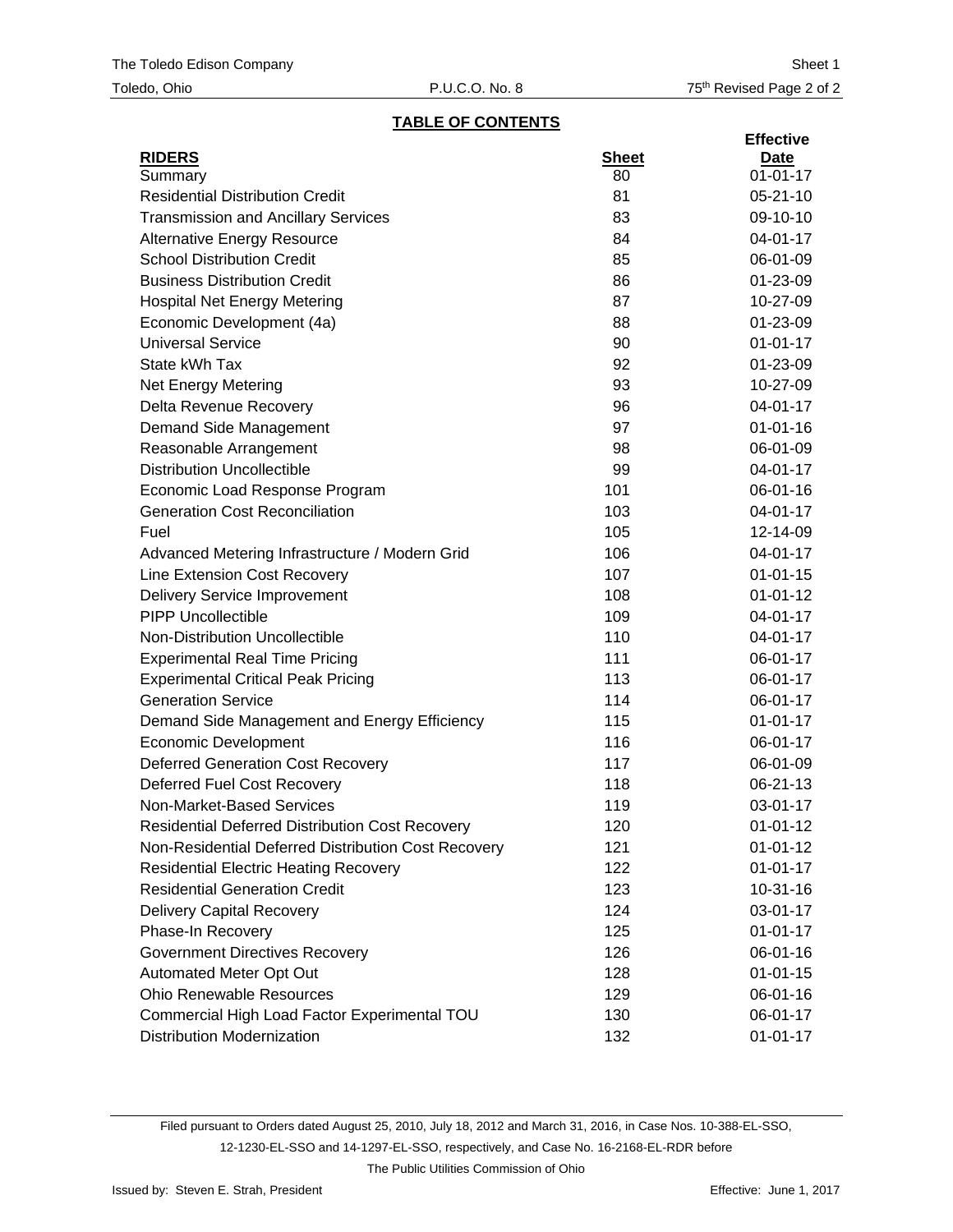### **RIDER RTP Experimental Real Time Pricing Rider**

# **RTP Energy Charge:**

The RTP Energy Charge (RTPEC) is equal to the customers hourly energy usage applied to the hourly energy price quotes made publicly available by PJM, as defined in the LMPt definition below.

The RTPEC is calculated as follows:

$$
RTPEC = \sum_{t=1}^{n} (kWh_t \times LMP_t)
$$

Where:

| <b>kWh</b> t | $=$ | Customer's kilowatt-hour usage in hour t                                                                                                                                                                                                                                                                                                               |
|--------------|-----|--------------------------------------------------------------------------------------------------------------------------------------------------------------------------------------------------------------------------------------------------------------------------------------------------------------------------------------------------------|
| t            | $=$ | An hour in the billing period                                                                                                                                                                                                                                                                                                                          |
| n            | $=$ | Total number of hours in the billing period                                                                                                                                                                                                                                                                                                            |
| $LMP_t$      | $=$ | the "Day-Ahead" Locational Marginal Price, or "LMP" in hour t as defined and<br>specified by PJM at the appropriate pricing node, as this node may be changed<br>or superseded from time to time by PJM. In the event there is an error in the LMP<br>reported by PJM, the Company shall apply such prices as corrected by PJM in<br>monthly billings. |

The Company shall not be responsible for failure of the customer to receive and act upon market based quotes. The customer is responsible for its access to the Internet for access to PJM pricing.

#### **RTP Fixed Charges:**

The following RTP Fixed Charges will apply, by rate schedule, for all kWhs per kWh:

| <b>Summer</b>   | <b>Winter</b> |
|-----------------|---------------|
| 3.0151c         | 2.1605¢       |
| 2.6487 $\sigma$ | $1.8231$ ¢    |
| 2.1155c         | 1.3125c       |
| 2.1923¢         | 1.3900 $\phi$ |
|                 |               |

For billing purposes, the winter rates shall be applicable during each winter billing period as defined in the Electric Service Regulations. The summer rates shall apply in all other billing periods.

Filed pursuant to Orders dated August 25, 2010, July 18, 2012 and March 31, 2016, in Case Nos. 10-388-EL-SSO, 12-1230-EL-SSO and 14-1297-EL-SSO, respectively, and Case No. 16-2168-EL-RDR before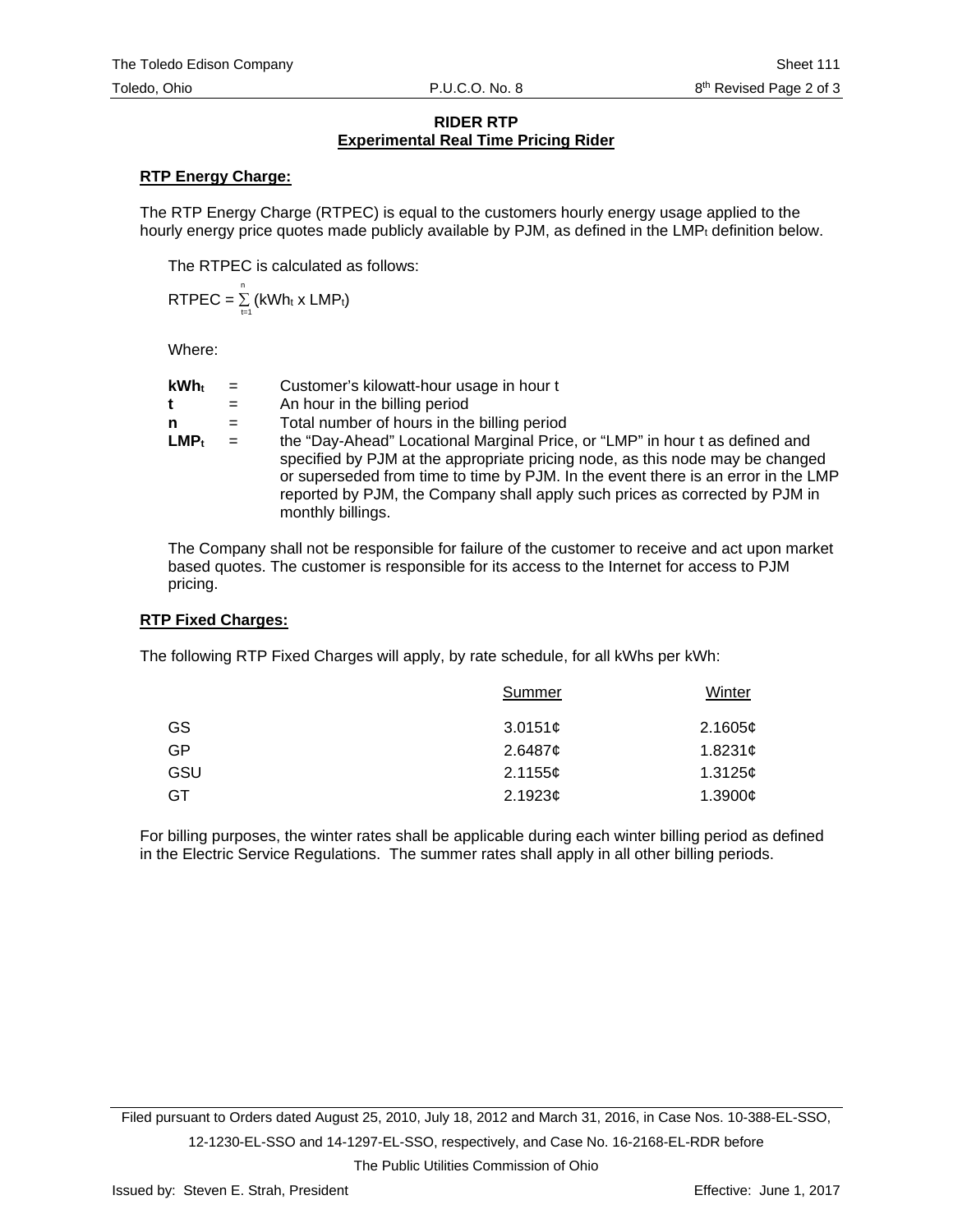# **RIDER CPP Experimental Critical Peak Pricing Rider**

# **AVAILABILITY:**

This Rider is not available to customers during the period the customer takes electric generation service from a certified supplier. This Rider is not available to customers during the period the customer is taking service under Rider ELR, Rider HLF, or Rider RTP.

The Experimental Critical Peak Pricing Rider (CPP) shall be applied in lieu of the Generation Service Rider (GEN) to customers participating in this voluntary experimental program.

The CPP Charge shall reflect time-of-day pricing, for all kWh per kWh, for both Summer and Winter seasons, as shown below:

#### **RATE:**

In addition to any other charges under all other rate schedules applicable to customer's service, exclusive of Rider GEN, customers taking service under this Rider shall also pay the charges set forth below:

#### **Charges:**

Program Administrative Charge:  $$37.50$  per month

| <b>Capacity Charges</b> |                | Summer           |                     |                | Winter           |                     |
|-------------------------|----------------|------------------|---------------------|----------------|------------------|---------------------|
|                         | Midday<br>Peak | Shoulder<br>Peak | Off-Peak            | Midday<br>Peak | Shoulder<br>Peak | Off-Peak            |
| GS                      | 1.4116¢        | 1.4116¢          | 1.4116¢             | 1.4116¢        | 1.4116¢          | 1.4116¢             |
| GP                      | 1.2084¢        | 1.2084¢          | 1.2084¢             | 1.2084¢        | 1.2084¢          | 1.2084¢             |
| GSU                     | 0.8028c        | 0.8028c          | 0.8028c             | 0.8028c        | 0.8028c          | 0.80286             |
| GT                      | 0.8840c        | 0.8840c          | 0.8840c             | 0.8840c        | 0.8840c          | 0.8840¢             |
| <b>Energy Charges</b>   |                | Summer           |                     |                | Winter           |                     |
|                         | Middav<br>Peak | Shoulder<br>Peak | Off-Peak            | Midday<br>Peak | Shoulder<br>Peak | Off-Peak            |
| GS                      | 5.2903c        | 5.2903¢          | 3.1557c             | 4.5568c        | 5.2097¢          | 2.9361 <sub>¢</sub> |
| GP                      | 5.1070¢        | 5.1070¢          | 3.0464 <sub>¢</sub> | 4.3990¢        | 5.0293¢          | 2.8345¢             |
| GSU                     | 4.9636¢        | 4.9636¢          | 2.9609c             | 4.2756¢        | 4.8882¢          | 2.7550¢             |
| GT                      | 4.9587¢        | 4.9587¢          | 2.9579c             | 4.2713¢        | 4.8833¢          | 2.7522c             |

Midday-peak time shall be noon to 6 p.m. EST, Monday through Friday, excluding holidays.

Shoulder-peak time shall be 6 a.m. to noon and 6 p.m. to 10 p.m. EST, Monday through Friday, excluding holidays.

Holidays are defined as New Year's Day, Memorial Day, Independence Day, Labor Day, Thanksgiving Day, and Christmas Day. Off-Peak shall be all other hours.

Filed pursuant to Orders dated August 25, 2010, July 18, 2012 and March 31, 2016, in Case Nos. 10-388-EL-SSO,12-1230-EL-SSO and 14-1297-EL-SSO, respectively, and Case No. 16-2168-EL-RDR before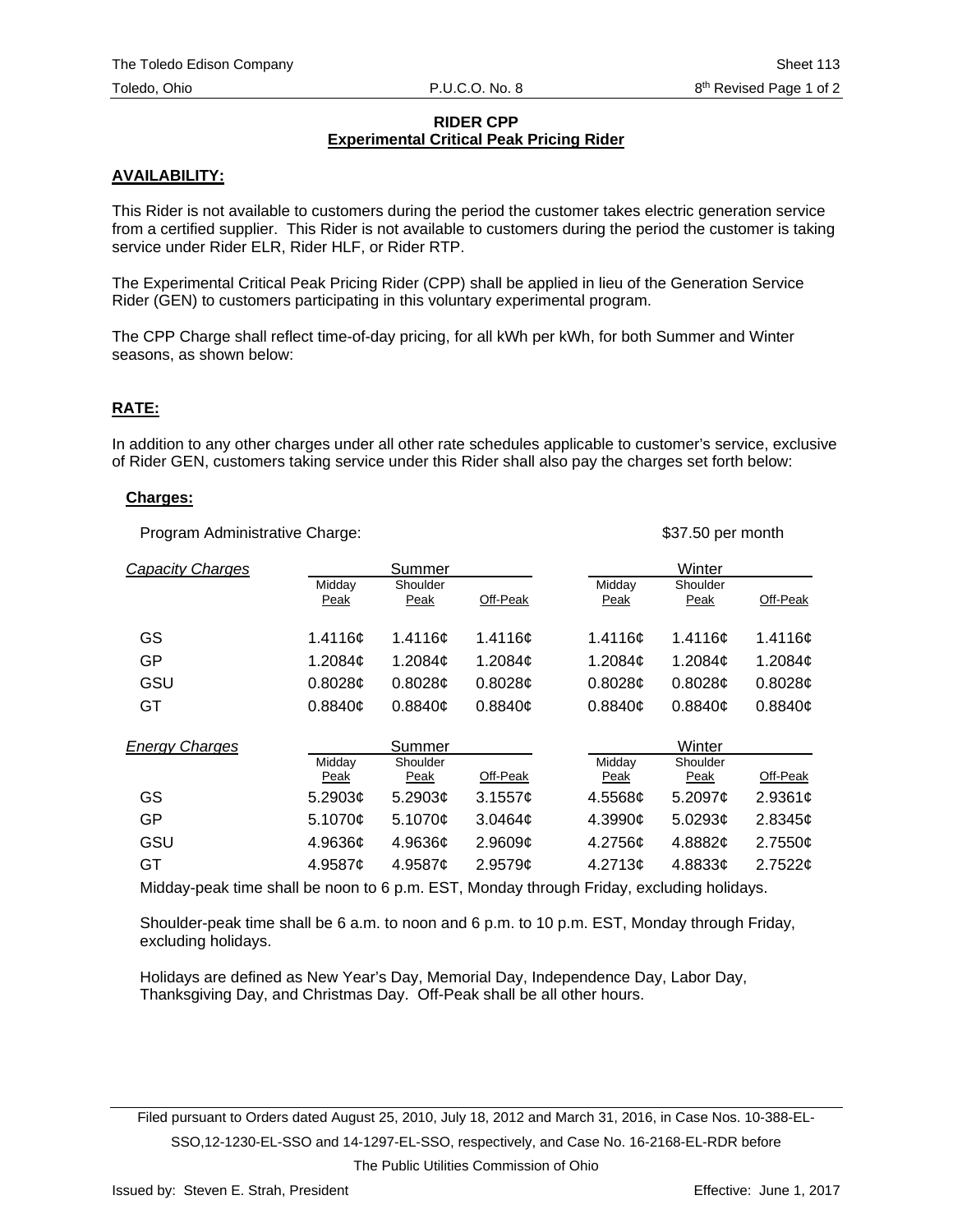# **RIDER CPP Experimental Critical Peak Pricing Rider**

For billing purposes, the winter rates shall be applicable during each winter billing period as defined in the Electric Service Regulations.. The summer rates shall apply in all other billing periods.

With day-ahead notification by the Company, the applicable Midday-Peak CPP Charge shall change to 24.7833¢ per kWh for up to 10 days for a period of 6 hours each day, noon to 6 p.m. EST, during the summer as determined by the Company ("Critical Peak Pricing Hours").

# **METERING:**

The customer must arrange for interval metering consistent with the Company's Miscellaneous Charges, Tariff Sheet 75.

# **NOTIFICATION:**

Customers served under this Rider shall be provided notification of Critical Peak Pricing Hours by the Company. Customers shall be provided clock times of the beginning and ending of Critical Peak Pricing Hours. Receipt of notifications of Critical Peak Pricing Hours shall be the sole responsibility of the customer.

Notification of Critical Peak Pricing Hours consists of an electronic message issued by the Company to a device or devices such as telephone, facsimile, pager or email, selected and provided by the customer and approved by the Company. Two-way information capability shall be incorporated by the Company and the customer in order to provide confirmation of receipt of notification messages. Operation, maintenance and functionality of such communication devices selected by the customer shall be the sole responsibility of the customer.

# **TERM:**

This Rider shall expire with service rendered through May 31, 2024.

A customer may terminate its participation in this Rider, effective with the next scheduled meter reading following at least 12 days notice to the Company by the customer. Customers who withdraw from participation in this Rider may not return to this Rider at any time.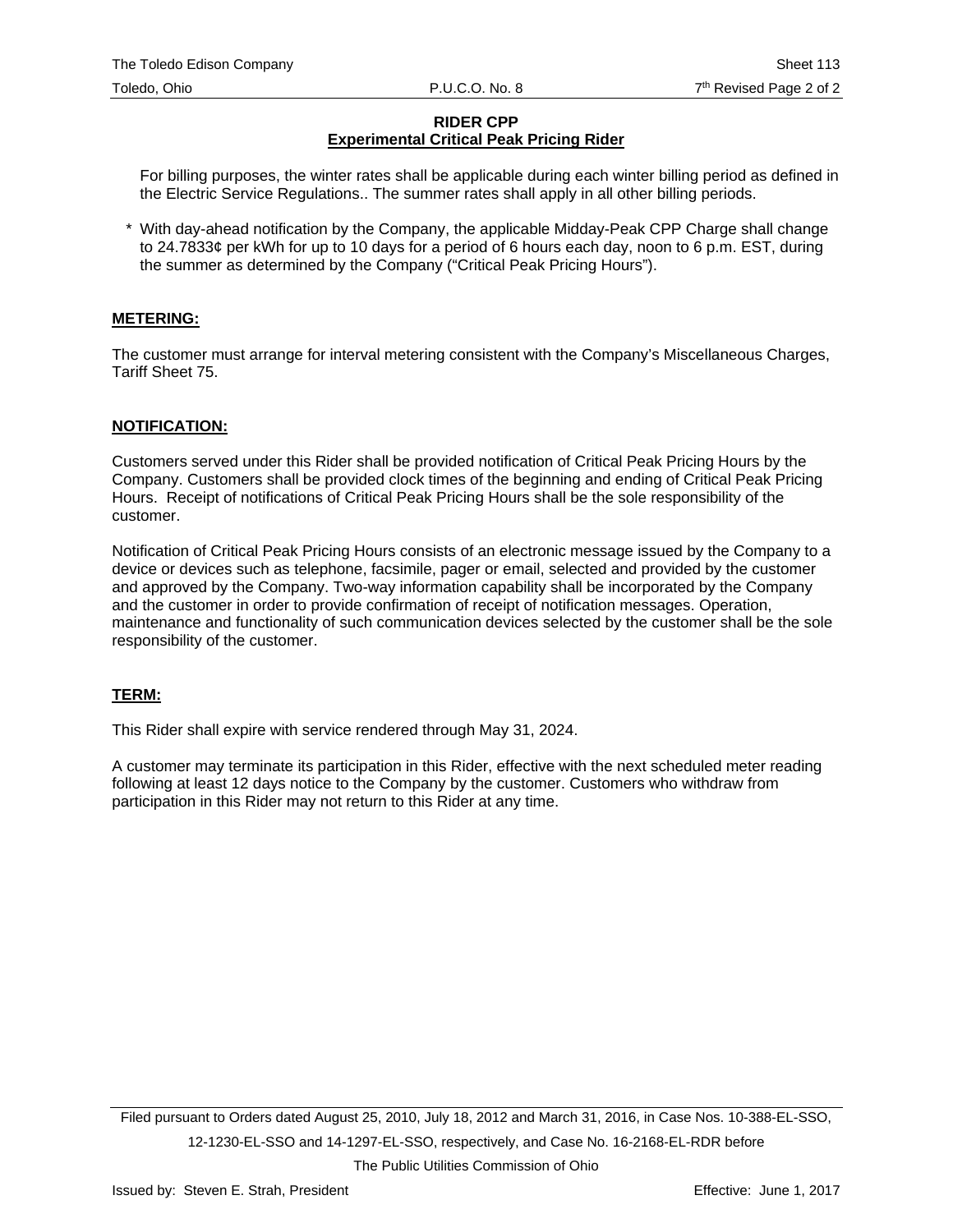#### **RIDER HLF Commercial High Load Factor Experimental Time-of-Use Rider**

# **AVAILABILITY:**

Available to qualifying commercial customers with headquarters located in Ohio having at least 30 facilities in the Companies' combined service territory with each facility consuming at least 1,500,000 kWh annually and having refrigeration as a major portion of the load. In addition, each individual facility must have interval metering, must have an average monthly load factor during the preceding 12 months of 70% or higher, and must otherwise be served under the Companies' Rate GS or Rate GP rate schedules. Once a facility qualifies for the Commercial High Load Factor Experimental Time-of-Use Rider (HLF) and is enrolled in Rider HLF, that facility may remain on Rider HLF notwithstanding any subsequent change in the load characteristics of the facility or reduction in energy consumption by the facility.

Rider HLF shall be applied in lieu of the Generation Service Rider (GEN), effective for service rendered beginning June 1, 2017, for customers participating in this voluntary experimental program.

# **RATE:**

For customers with the appropriate qualifying interval metering and who elect to be served under Rider HLF, the charge by rate schedule will be as shown below, for all kWhs, per kWh:

### **Rider HLF Charges**

|         | Summer<br>Midday<br>Peak Hours | All Other<br>Hours |  |
|---------|--------------------------------|--------------------|--|
| Rate GS | 19.1360¢                       | 4.1183c            |  |
| Rate GP | 18.4721¢                       | 3.9757c            |  |

For billing purposes, the summer rates shall be applicable during each summer billing period as defined in the Electric Service Regulations.

Midday-peak time shall be noon to 6 p.m. EST, Monday through Friday, excluding holidays.

Holidays are defined as New Year's Day, Memorial Day, Independence Day, Labor Day, Thanksgiving Day, and Christmas Day.

#### **METERING:**

The customer must arrange for interval metering consistent with the Company's Miscellaneous Charges, Tariff Sheet 75.

# **TERM**:

This Rider shall expire with service rendered through May 31, 2024.

Filed pursuant to Order dated March 31, 2016 in Case No. 14-1297-EL-SSO and Case No. 16-2168-EL-RDR before The Public Utilities Commission of Ohio